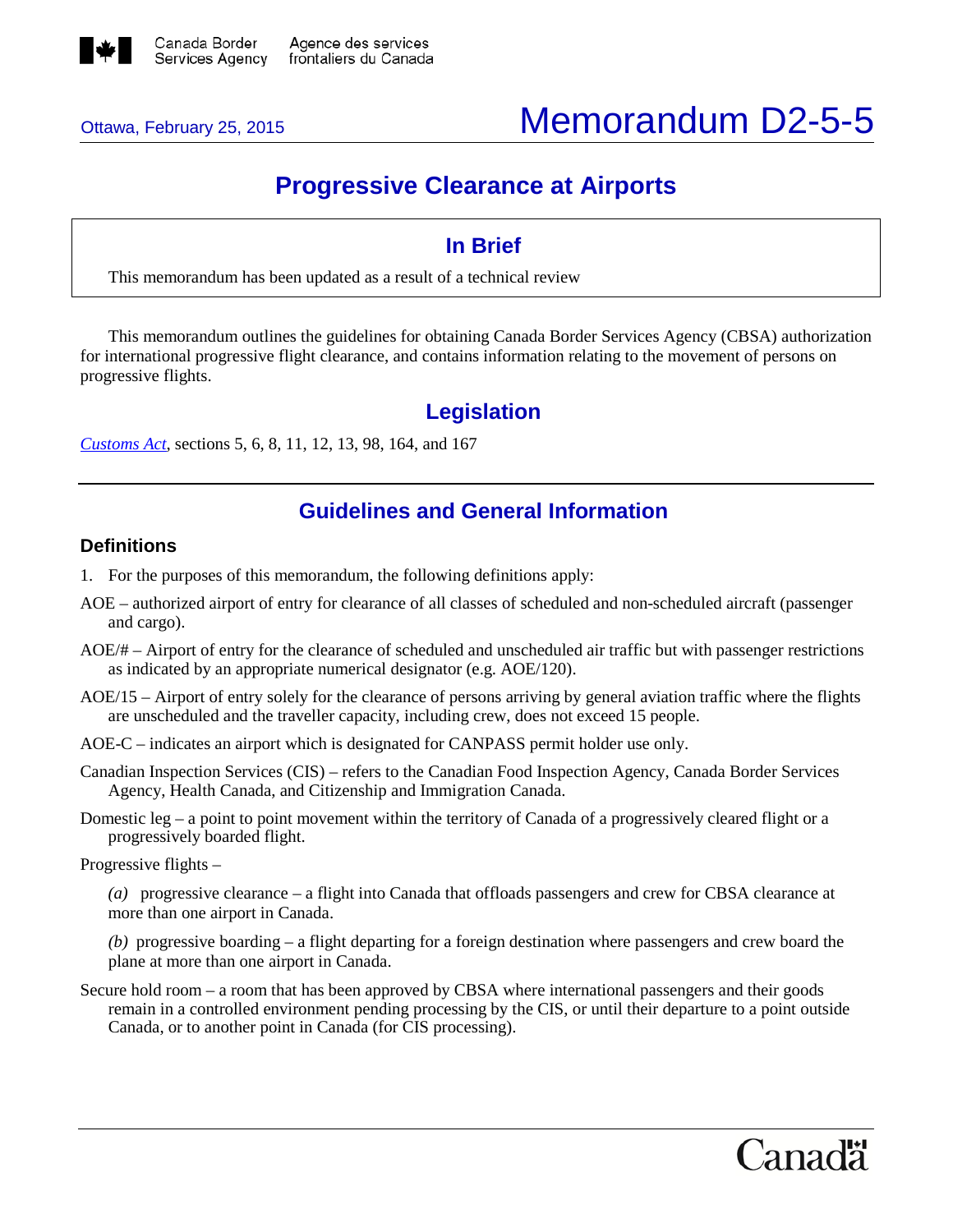#### **Authorization Procedures**

2. Airlines must first request authorization for progressive flights from the Canadian Transportation Agency (CTA). Please refer to [Memorandum](http://www.cbsa.gc.ca/publications/dm-md/d2/d2-5-1-eng.html) D2-5-1, *Charter Access to Airports,* for information on the CTA. Details including date(s), aircraft size, number of passengers, and estimated times of arrival must accompany the request.

3. Authorization must then be obtained from CBSA. The request for CBSA authorization, as well as any inquiries concerning secure hold rooms, boarding of domestic passengers, and all other requests for information of this nature should be sent to the Traveller Operations Division of the Canada Border Services Agency indicated below. The request should be accompanied by proof that the CTA has also authorized the flight.

Traveller Operations Division, Border Operations Directorate, Operations Branch Email: [OPS\\_TRAVELLERS-VOYAGEURS@cbsa-asfc.gc.ca](mailto:OPS_TRAVELLERS-VOYAGEURS@cbsa-asfc.gc.ca)

4. CIS authorization will be subject to the following conditions:

*(a)* The times of arrival or departure must be within the authorized hours of service of the intended airport;

*(b)* The aircraft passenger load must be within the capacity limits for each airport where passengers will deplane. For further information on airport capacity see list of CBSA [offices](http://www.cbsa-asfc.gc.ca/do-rb/services/aoe-eng.html)

*(c)* Inspection services staff must be available;

*(d)* No domestic passengers may board for flights between Canadian airports, with the exception of what is noted in paragraph 15; and

*(e)* International garbage disposal facilities should be available for overseas flight arrivals.

5. The airline seeking progressive clearance privileges must finally obtain authorization from the local airport authority where they plan to arrive, and negotiate a time "slot" to ensure that times of arrival or departure will not conflict with other carrier service, or create peaking or congestion problems within the inspection services area. These arrangements must be made at all airports where passengers will enter or leave the aircraft. Authorization by the local airport authority must be done in conjunction with local CIS authorities.

6. In the event of equipment or weather problems, an airline may decide to clear all passengers at the first airport of arrival instead of using progressive clearance. In this case, the airline must immediately notify the CBSA superintendent at the second airport who will notify the inspection agencies at that location.

7. Airlines may wish to change aircraft or consolidate flights for the point-to-point portions of progressive flights in Canada. This may be permitted provided that secure hold rooms are used to ensure that passengers moving on a progressive basis are kept separate from domestic travellers and unauthorized personnel.

8. Prior authorization for the operation of progressive flights under these conditions must be obtained in writing from the Traveller Operations Division and will be granted if the time of arrival or departure of flights does not conflict with other scheduled charter or carrier services. This authorization should not be interpreted as allowing for triangular service (triangular service being the combination of both progressive clearance and progressive boarding). Triangular service is not a permitted option.

#### **Secure Hold Rooms**

- 9. Secure Hold rooms should:
	- *(a)* Be located as close as possible to inspection services facilities to enable easy spot checks;
	- *(b)* Be adequate in size for the estimated passenger load;
	- *(c)* Contain appropriate washrooms and conveniences for passengers; and
	- *(d)* Have direct controlled access from aircraft.
- 10. Airline staff will ensure:

*(a)* All passengers move directly from the aircraft to the secure hold room and stay in the room until they are escorted to their departing aircraft;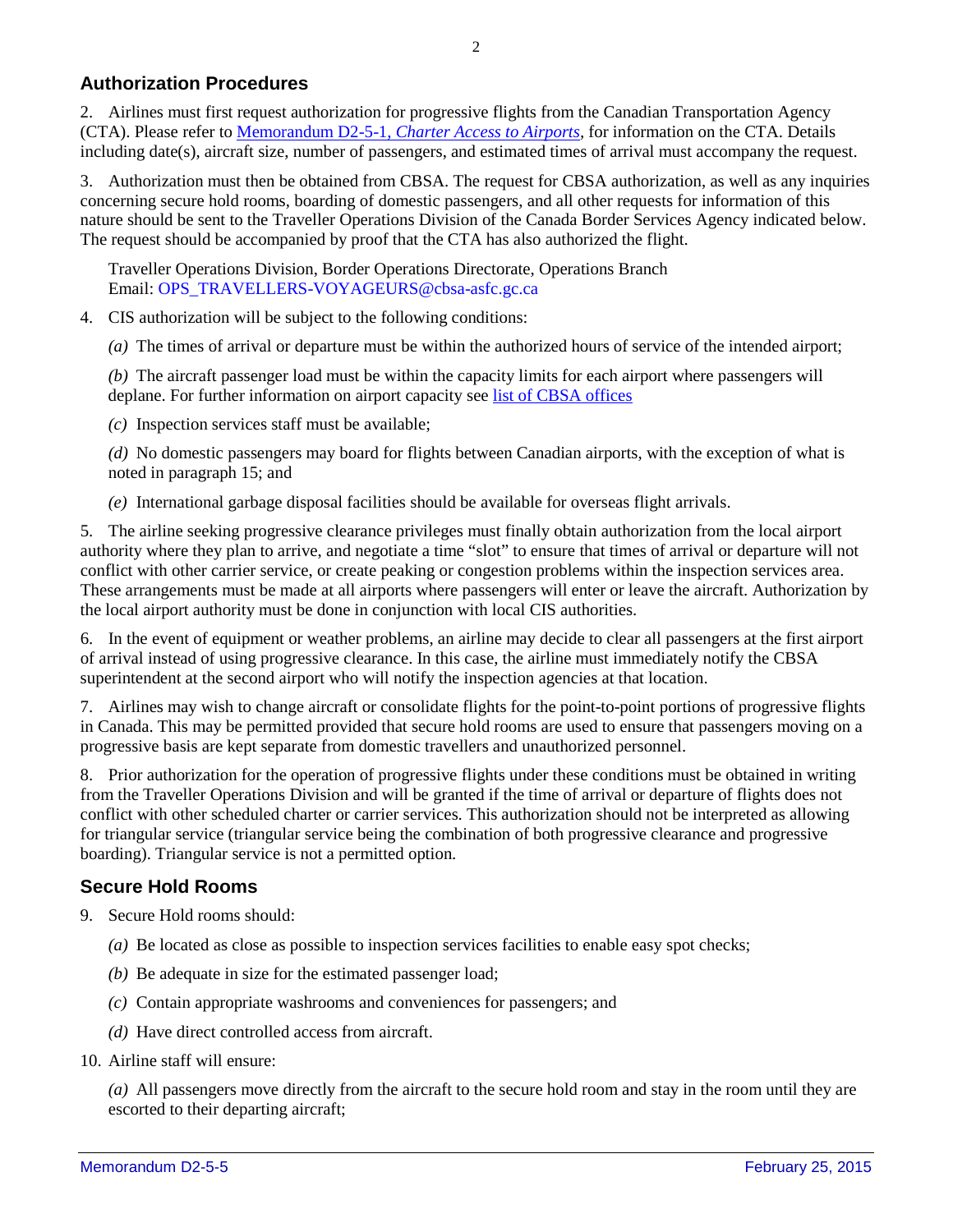*(b)* There is only one way passenger flow, to or from the room with no mixing of arriving or departing passengers. Passengers will be kept on the aircraft or in a secure hold room when mixing may occur;

*(c)* Passengers will be escorted to inspection services if a flight is cancelled or a passenger or passengers insists on leaving the secure hold room;

*(d)* Access to the secure hold room will be restricted to passengers and to airline staff participating in the progressive clearance system; and

*(e)* Where passengers are moving directly from one aircraft to another for the completion of their progressive flight, all passengers must be accompanied between aircraft.

#### **Duty Free Purchases – Outbound Flights**

11. On an international flight to a point outside Canada involving progressive boardings at Canadian airports, boarding passengers may make duty-free purchases at the Canadian airport of embarkation, as long as they export these goods.

12. At airports where duty- and tax-free concessions are located in a secure hold room, foreign bound passengers may disembark into this area to make purchases provided the goods are exported.

13. In the event of a flight cancellation or passenger emergency, the air carrier must notify the on-site CBSA superintendent. Arrangements will then be made for either payment of duty and taxes on duty-free purchases, or the temporary storage of the goods for delivery to the passengers when their flight leaves.

#### **Domestic Passengers**

14. Domestic passengers may not be carried from one point in Canada to another point on the domestic leg of progressive flights.

15. Airline employees (but not their dependents or relatives) travelling on company business are an exception. However, the following conditions apply:

*(a)* These persons will not be permitted to purchase or accept duty-free goods, including alcoholic beverages, immediately before or during the flight;

*(b)* Immediately upon arrival at destination, airline ground personnel must escort them directly to the Canadian Inspection Services area;

*(c)* They must make all goods available for examination;

*(d)* If they arrive after CBSA authorized hours of service, any applicable special service charges will be payable by the airline; and

*(e)* The airline must ensure that its employees are aware of these conditions.

#### **Penalty Information**

16. Permission to operate flights on a progressive basis is granted on the condition of adherence to these guidelines. Failure to comply may result in cancellation of progressive clearance/boarding privileges.

17. Local CBSA managers should report any deviations from these guidelines for investigation to the Traveller Operations Division, at the email address noted in paragraph 3.

#### **Additional information**

18. For more information, within Canada call the Border Information Service at **1-800-461-9999**. From outside Canada call 204-983-3500 or 506-636-5064. Long distance charges will apply. Agents are available Monday to Friday (08:00 – 16:00 local time / except holidays). TTY is also available within Canada: **1-866-335-3237**.